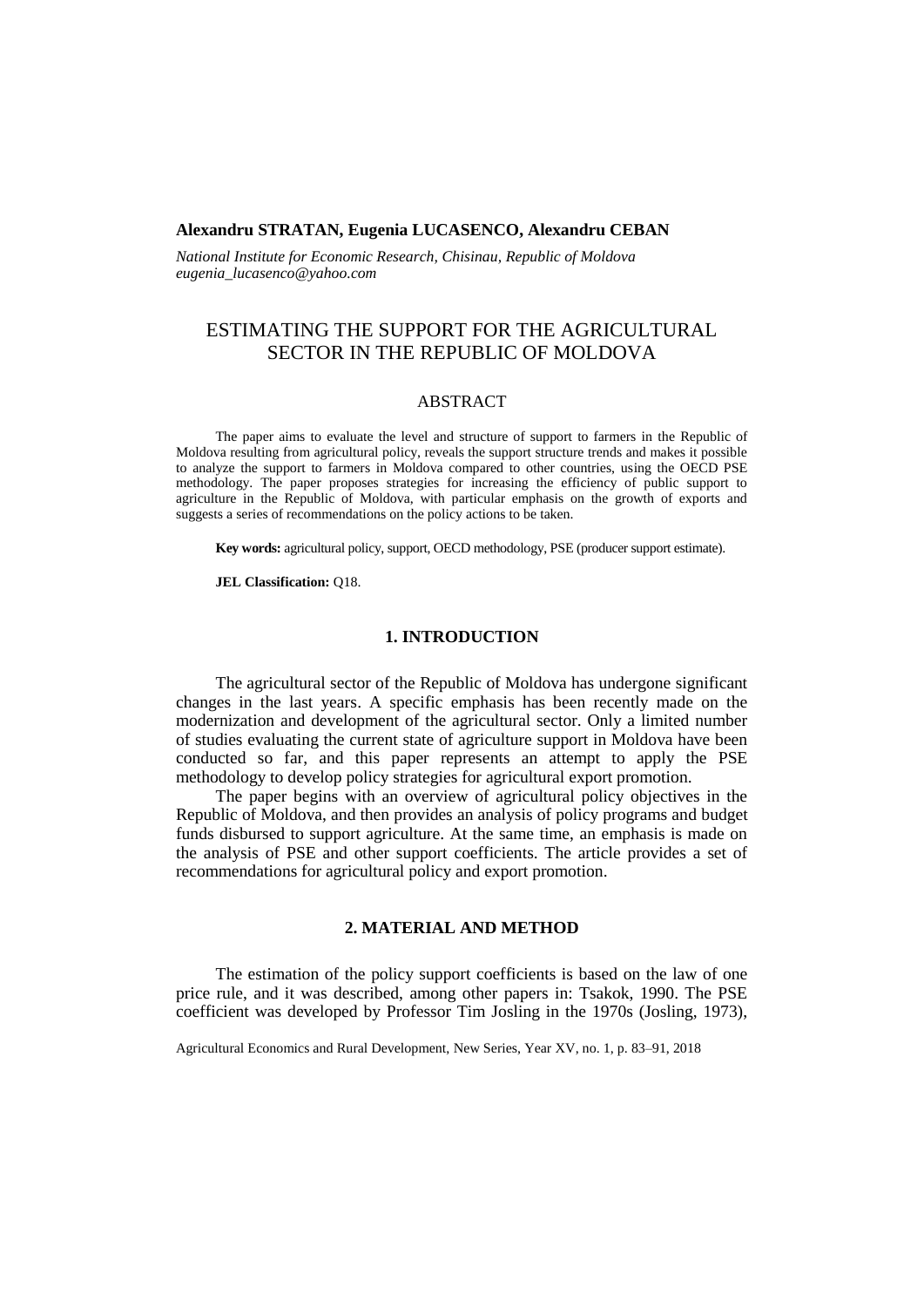being later expanded and further developed by OECD. The Word Bank also made efforts in application of the support coefficient to measuring agricultural policy effects in developing countries (Anderson and Valdes, 2008).

The application of the PSE methodology by OECD (OECD, 2010) provides a standardized quantitative method for measuring the support to agricultural sector. The quantitative policy analysis is often based on the benchmark comparisons. The observed market conditions are compared with benchmark, or non-policy situation. The methodology is based on comparing output producer prices (farm gate prices) or farm input prices (fertilizers, seeds, fuel, etc.) with expected prices, without policy interventions, e.g. market equilibrium or reference prices.

### **3. RESULTS AND DISCUSSIONS**

The government policy in the Republic of Moldova is guided by the National Development Strategy "Moldova 2020", the main objective of which is the acceleration of the economic growth and poverty alleviation in the Republic of Moldova.

Among other policy documents affecting the development of agricultural and rural sectors, we can mention the following: National Strategy on Agriculture and Rural Development for the Period 2014–2020, Small and Medium Enterprise Sector Development Strategy for the Years 2012–2020, Strategy for Domestic Trade Development in the Republic of Moldova for the Years 2014–2020, etc.

The implementation of the strategic policy documents is carried out by the central administrative authorities, in accordance with their area of competence, namely: Ministry of Agriculture, Rural Development and Environment (MARDE), which develops and promotes policies for the sustainable development of the agrifood sector and rural areas, being responsible for achieving synergy on coherent agriculture and rural development; The Agency for Interventions and Payments in Agriculture (AIPA, subsidiary of MARDE), which manages financial resources to support agricultural producers and authorizes payments and controls all financial resources; National Food Safety Agency (NFSA, subsidiary of MARDE) implements policies in the spheres of food safety, veterinary sector, animal husbandry, crop protection and crop quarantine, seed control, quality of primary products and animal feed; Ministry of Economy and Infrastructure that develops and implements policies and programs to support rural development, focused on enhancing the competitiveness of small and medium enterprises, rural diversification, diversification of exports and expanding the markets for local products; other ministries that also develop and promote measures affecting agriculture or rural areas, in accordance to their respective competences.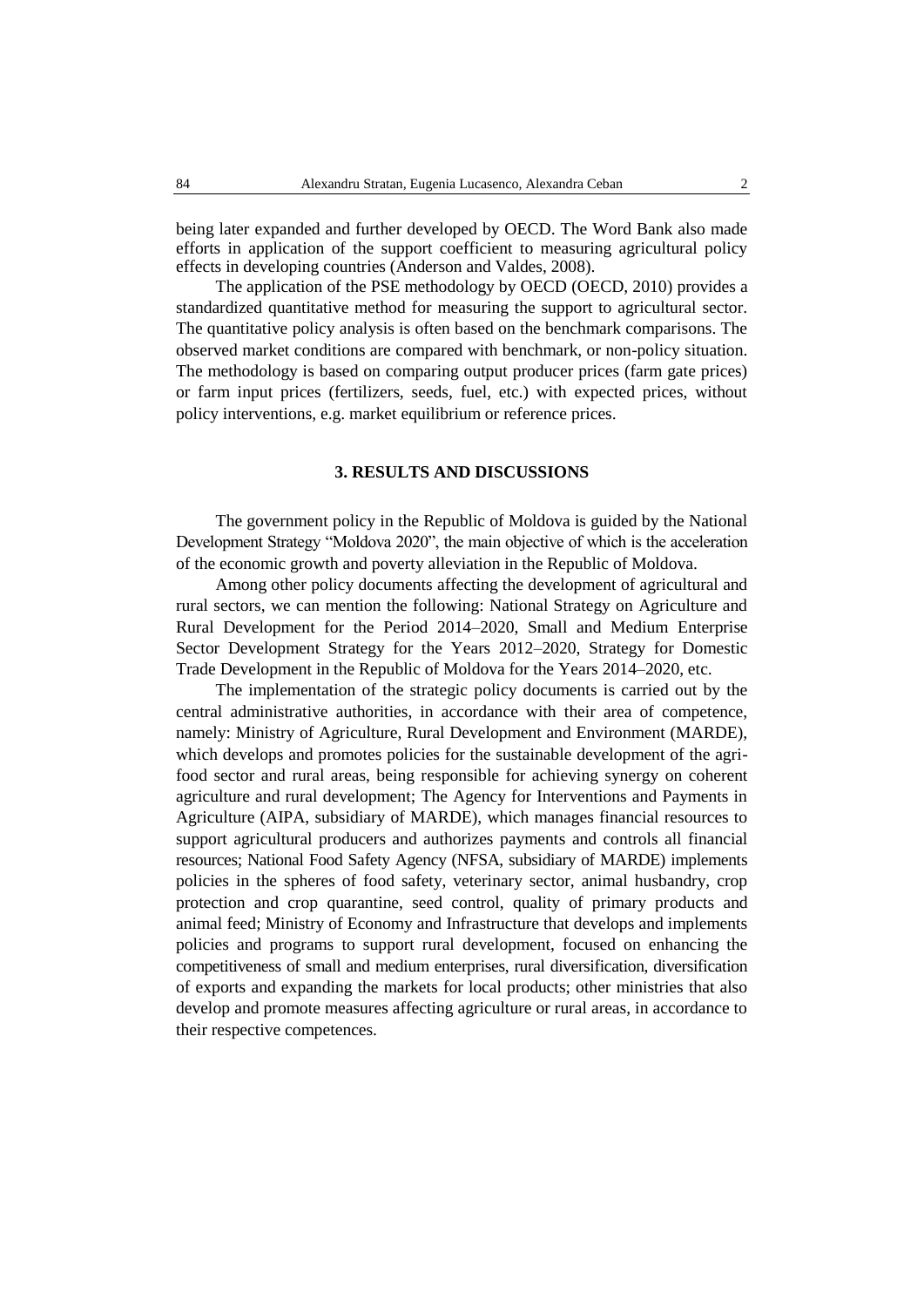### 3.1. BUDGET TRANSFERS TO AGRICULTURE

From 2012 to 2015, budget transfers to agriculture and rural development increased from 698 million MDL to 1093 million MDL. The growth was driven by an effort to modernize agriculture, set as one of strategic policy priorities. At the same time, the volatility of budget expenditures was very high in this period, and a decrease in spending was noticed in 2008 and 2010. (see Figure 1).



*Source:* BOOST database.

Figure 1. Share of agriculture expenditures in total executed national public budget, %.

The Republic of Moldova has made important steps in improving the budget composition in order to align it with government priorities for the sector. A large and increasing share of capital spending facilitated an upgrade of obsolete infrastructure. More efforts are dedicated to sustainable use of natural resources and risk management. Most budgetary expenditures in agriculture are related to physical infrastructure and business development for the sector modernization, and to key services, with significant allocations for food safety and agricultural education. Smaller share of the budget is spent on research, extension services and irrigation as well as for viticulture and wine development, support of high-value markets and risk mitigation and anti-hail programs in order to make agriculture more resilient to weather risks.

## 3.2. FINANCING OF SUPPORT TO AGRICULTURE IN MOLDOVA

Domestic support to agriculture in the Republic of Moldova in 2006–2016 is carried out on the following directions: area payments for organic farming, payments for relief from natural disasters, subsidies for energy used for irrigation, insurance subsidies, agricultural machinery and equipment, boosting investment in equipment and technological renovation of livestock farms, stimulating investment in vine plantations, stimulating investment in the establishment of perennial plantations, anti-icing installations and anti-hail systems, investment subsidies for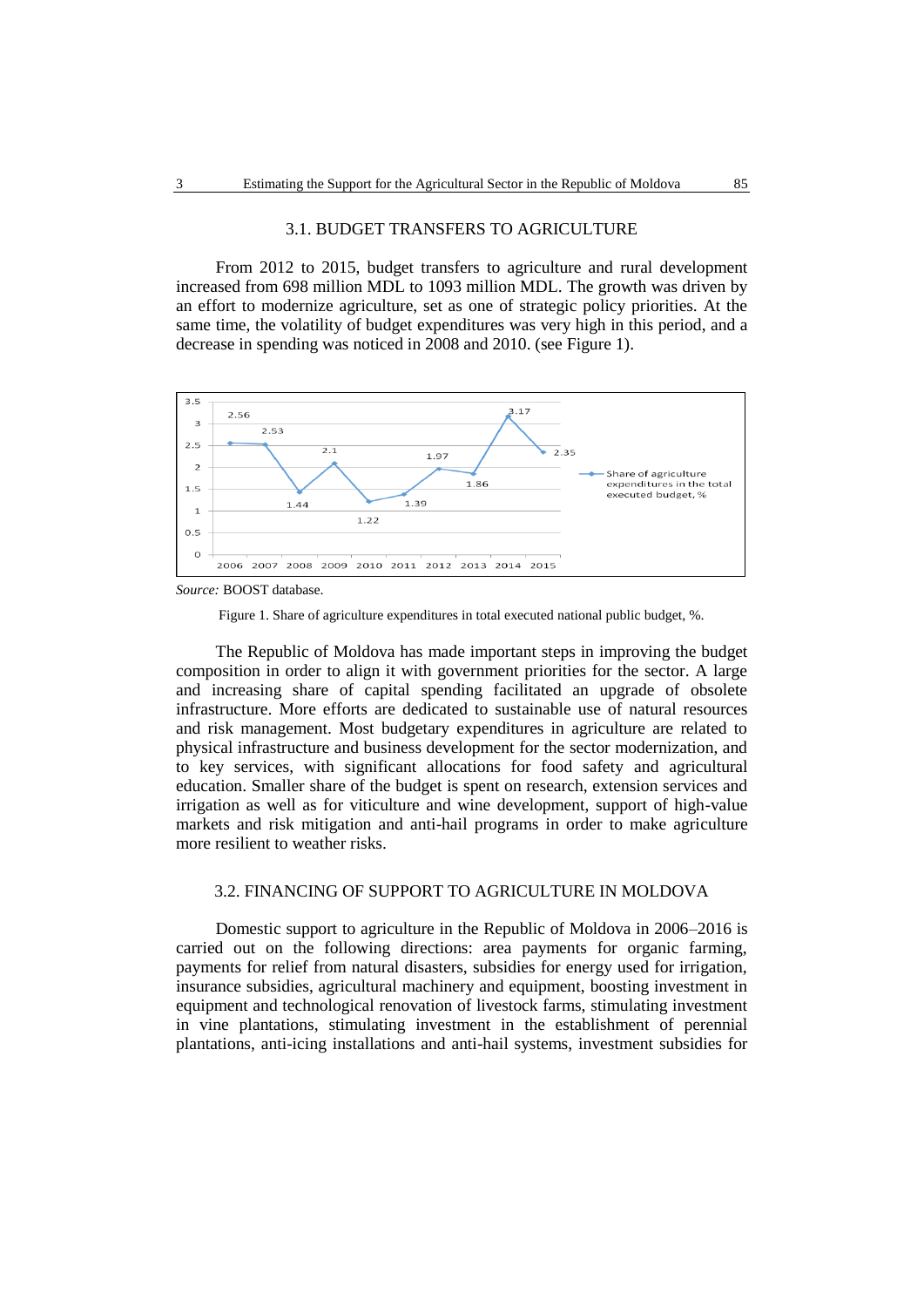crop production on protected areas (greenhouses, plastic tunnels), stimulating the purchase of breeding cattle and maintaining the genetic fund, boosting investments in post-harvesting and processing facilities, stimulating farmers' access to finance, stimulating agricultural land consolidation, agricultural knowledge generation, agricultural knowledge transfer (research), agricultural product safety and inspection, pest and disease inspection and the control, development and maintenance of infrastructure, the animal identification and traceability system, marketing and promotion, public stockholding (AIPA, BOOST, WTO, 2016.)

The quantitative effects of agricultural policy in Moldova and other CIS countries using NPR coefficients were explored by Volk *et al*. (2015) in their report on CIS trade potential. NPR is a simplified version of the methodology, used in order to ensure comparability between CIS countries. Here we attempt to build on those results and expand the approach by calculating PSE and other OECD coefficients.

OECD recommends that the average share of the sum of the values of the selected set of representative commodities (MPS commodities) in the total value of agricultural production for the last 3 years is not less than 70%, and the share of each selected commodity is >1%. The representative set of commodities selected in the Republic of Moldova is the following: pork, poultry, maize, sunflower, table grapes, wheat, beef, eggs, sugar beet, potatoes, with a total of 82.6%.

The PSE indicator measures the level of support to agricultural producers. According to the research carried out, PSE in the Republic of Moldova is low and volatile, ranging from  $+6\%$  to  $-21\%$  in 2006–2014. The volatility of MPS (Market Price Support) and BT (Budget Transfers) is observed throughout the years, with a higher share of MPS in PSE, thus the low level of BT being unable to compensate the negative MPS, resulting in negative PSE (see Figure 2).



*Source:* experts' own estimations.

Figure 2. Producer Support Estimate composition in Moldova, 2006–2014.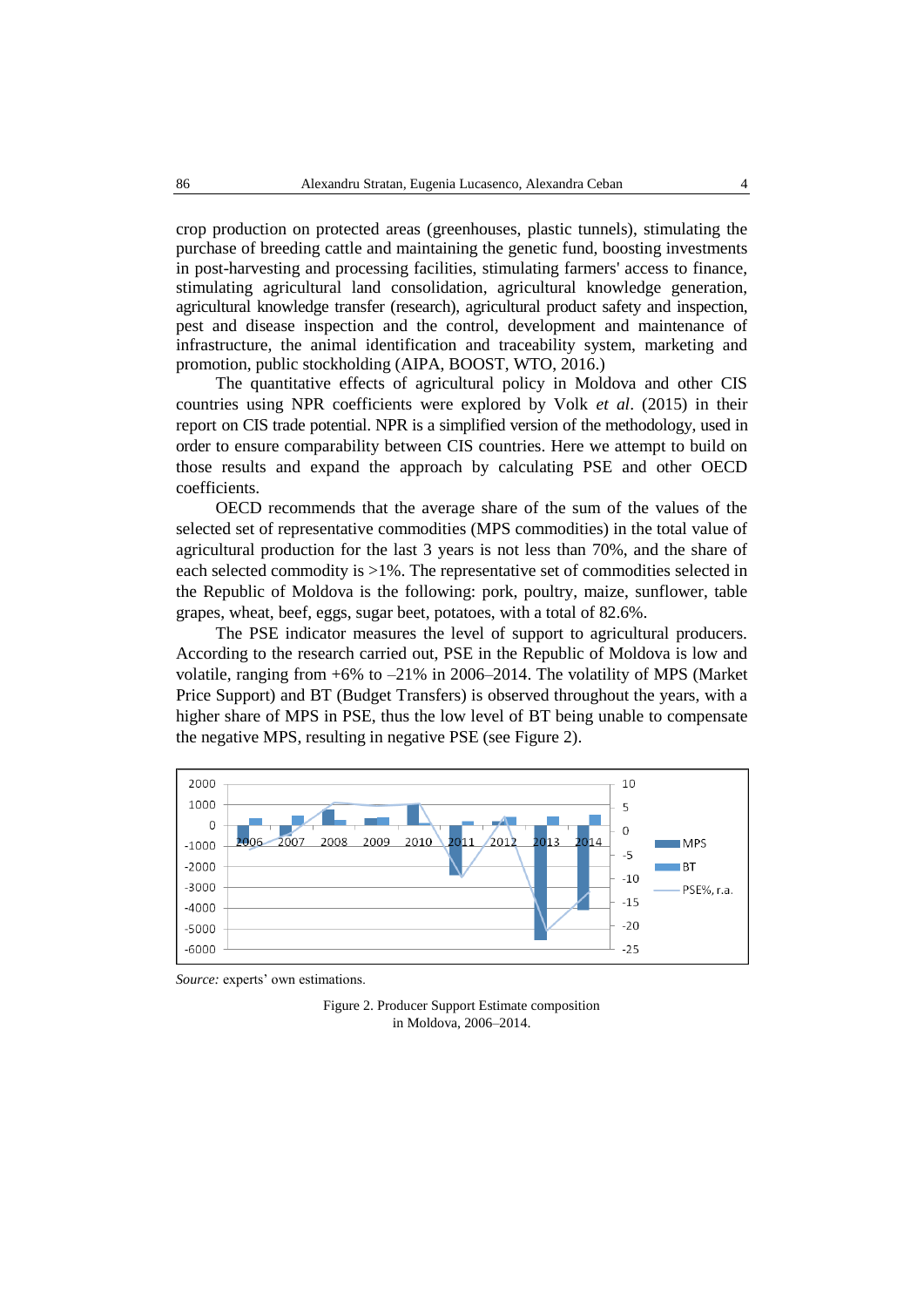#### 3.3. MARKET PRICE SUPPORT

The level of support by commodity is measured by MPS (transfers from consumers and taxpayers measured by the price difference).

Market price support is the form of support directly affecting the production decisions, and therefore distorting markets and trade. Negative market price support in recent years in Moldova is favourable for the consumers of agricultural products and indicates potential price competitiveness for exported commodities.

Government's policy of regulating the price mark-ups along the value chain, is aimed at protecting consumers, and contributes to the negative MPS, or taxation of agricultural producers. In the absence of this type of policy, producers would benefit from better transmission of the world prices to domestic markets.

The selected commodities have been grouped into several categories by the level of support (see Figure 3).



*Source:* experts' own estimations.



Thus, for cereals, oilseeds and sugar, MPS generally stayed negative. The level of cereal production is volatile and vulnerable to weather events, mainly to drought. Although productivity is increasing, it is still lower than in the EU countries.

Particularly for wheat and sugar, MPS was negative during the period of study. For maize, it was positive in most years, but became negative in 2013–2014. At the same time, the sunflower subsector had a high contribution to the level of national PSE.

Among the recommendations for this sector, the following can be mentioned: price stabilization mechanisms, such as more widespread use of warehouse receipts, commodity exchanges; strengthening the value chain infrastructure, such as efficient storage facilities, transportation, simplified and fast-track export procedures and other means of facilitating exports and reducing administrative and other costs; improvement of crop cultivation technologies in order to achieve production sustainability.

For table grapes, the price dynamics was similar to that in the cereal markets, where an increase in 2012 is followed by a sharp decline in 2013 with a recovery in 2014. MPS for grapes has been negative since 2007, with the price gap narrowing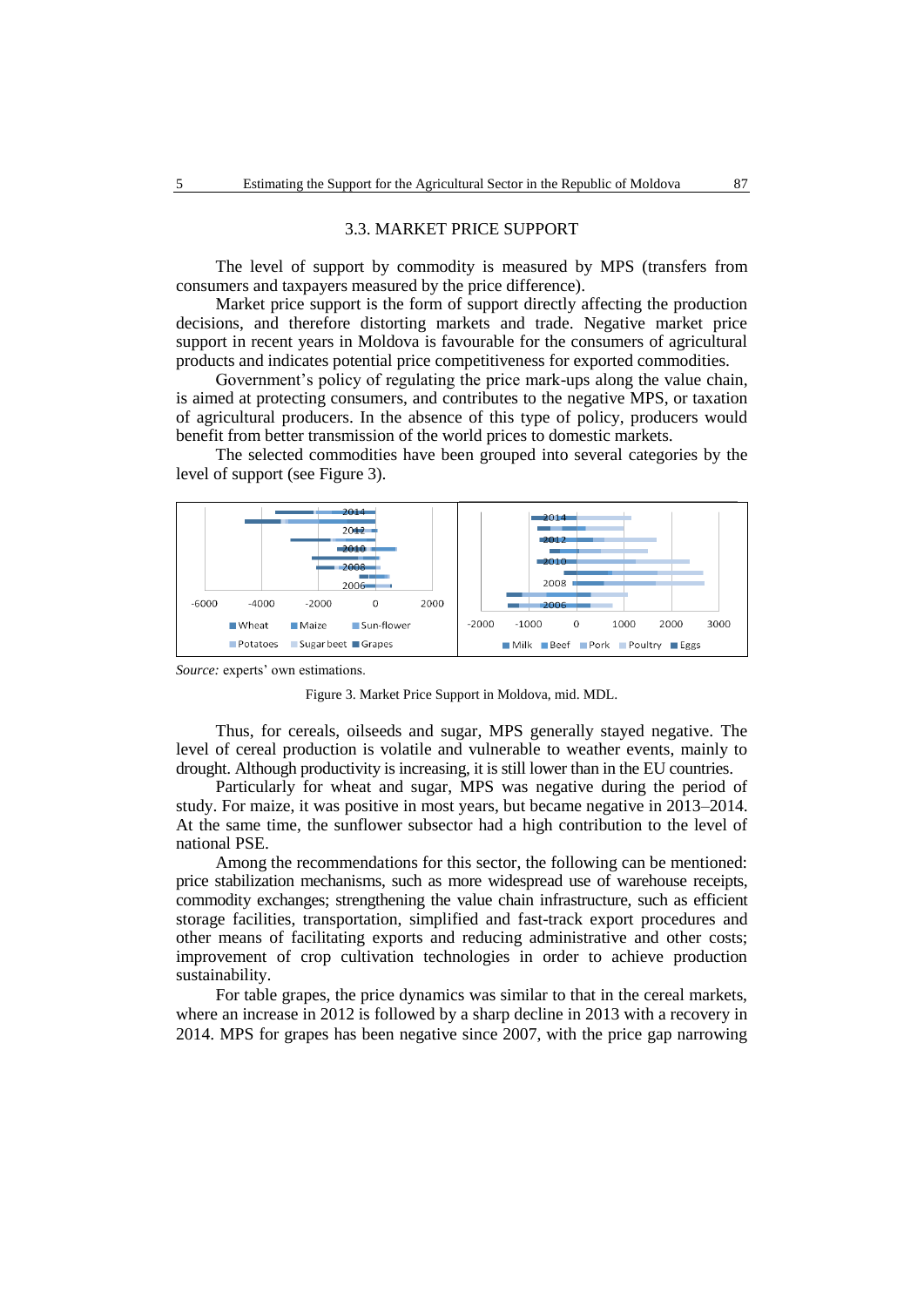in 2014. The lower prices, however, cannot represent a comparative advantage for the Moldovan wine producers without increasing efficiency of all value chain components and special efforts in marketing. MPS for potatoes was positive in 2006–2010 and negative since 2011. Phytosanitary barriers play an important role in creating a price gap between world and domestic prices for exportable commodities.

The recommendations for this subsector refer to: value chain development: processing, infrastructure, investment support; marketing and promotion efforts on external markets; consulting services to producers to assist them in identifying different market niches and adjusting their production patterns by size and beverage type to meet the demand.

For the livestock sector, especially for milk, MPS had negative values in 2010, 2013 and 2014. The pork subsector has been positive in most years, with a negative trend in 2013 and 2014. MPS in poultry had the highest positive values in the analyzed period, while MPS in eggs remained negative.

Among the recommendations we can mention: infrastructure development support: support to investments in cold transportation and storage, processing and transportation infrastructure in the form of facilitating access to credit and public investments in transportation; technology transfer for new models of farms according to EU standards under the form of support to investment and knowledge distribution.

### 3.4. BUDGET SUPPORT EVALUATION

Budget Transfers to agricultural producers in Moldova are mostly based on AIPA transfers to agricultural producers in the form of subsidies. In the period 2006 – 2008, most subsidies were granted for VAT reimbursement, investments on agricultural machinery and equipment, fertilizers, etc. At the opposite pole, from 2012 to 2016, post-harvest and processing investments, investments in perennial plantations and agricultural machinery and equipment were mostly subsidized (see Table 1).

#### *Table 1*

Programs of state support under AIPA of Moldovan agricultural producers in 2015–2016, thousand lei

|                                                                                              | 2015    | 2016    | % 2016 to<br>2015 |  |  |
|----------------------------------------------------------------------------------------------|---------|---------|-------------------|--|--|
| Priority I. Increasing the competitiveness of the agri-food sector                           |         |         |                   |  |  |
| through restructuring and modernization                                                      |         |         |                   |  |  |
| Measure 1. Investments on agricultural holdings for restructuring and adaptation to European |         |         |                   |  |  |
| Union standards                                                                              |         |         |                   |  |  |
| Sub-measure 1.1                                                                              |         |         |                   |  |  |
| Stimulation of investments for the production of                                             | 19486.0 | 14589.7 | 74.9              |  |  |
| vegetables and fruits on protected areas (winter                                             |         |         |                   |  |  |
| greenhouses and tunnels)                                                                     |         |         |                   |  |  |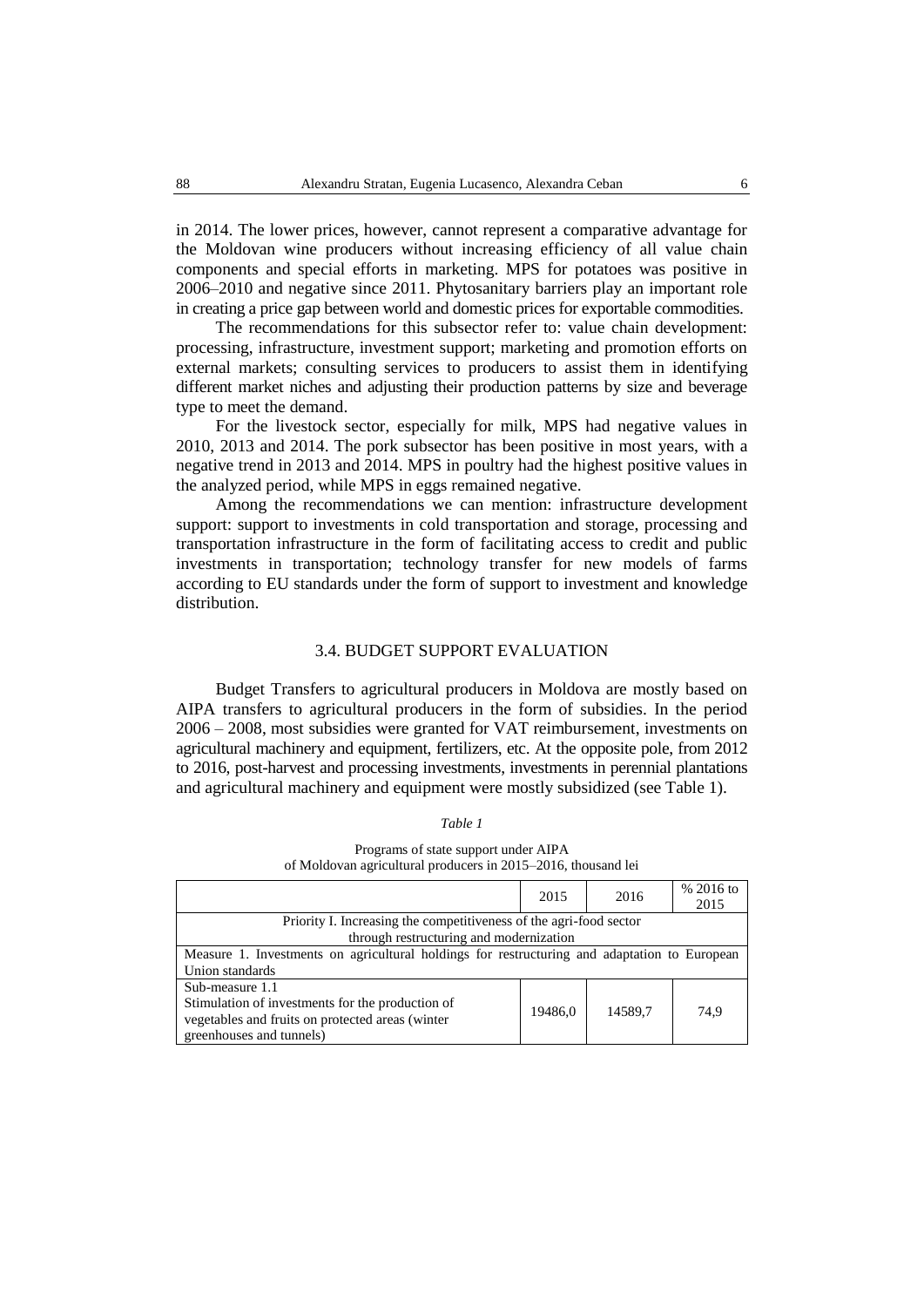### *Table 1* (continued)

| Sub-measure 1.2.A. Anti-freeze and anti-hail systems<br>4 0 9 5 , 8<br>Sub-measure 1.2.D. Deforestation<br>43 103,6<br>Sub-measure 1.2. P Stimulation of investments in setting-<br>68 079,3<br>221,8<br>61485<br>up multi-annual plantations, orchards<br>Sub-measure 1.2. Stimulating investments in setting-up<br>21 124,1<br>vineyards<br>Sub-measure 1.3 Stimulating investments in agricultural<br>61923<br>110 623<br>178,6<br>machinery<br>Sub-measure 1.4 Stimulating investments in infrastructure<br>20 8 89<br>34 845,3<br>166,8<br>and technological upgrading of livestock farms<br>Sub-measure 1.5 Stimulating the acquisition of purebred<br>23 967<br>22 884,5<br>95,5<br>animals and the content of the genetic fund<br>Sub-measure 1.7. Stimulating agricultural producers crediting<br>26934<br>76 397,3<br>283,6<br>by commercial banks and non-banking financial institutions.<br>Sub-measure 1.7. Stimulating the risk insurance<br>29.5<br>30858<br>9 0 9 2, 3<br>mechanism in agriculture<br>Measure 2. Investments in the production and marketing of agricultural products<br>Sub-measure 1.6. Stimulating investments in the development<br>76 360<br>of post-harvest processing and processing infrastructure<br>1.6.1. Packaging houses and refrigerators for storing<br>62 953<br>fruits, grapes and vegetables<br>1.6.2. Processing, drying and freezing of fruits, grapes,<br>25 686,6<br>vegetables and potatoes<br>1.6.3. Processing, drying and conditioning of cereals,<br>16 1 15,5<br>oilseeds, sunflowers and soybeans<br>1.6.4. Primary processing, packaging, cooling, freezing<br>and storage of meat, processing, packaging and storage of<br>3 560,7<br>milk, as well as the analysis of bee honey<br>Sub-measure 1.8. Stimulating the creation and functioning<br>215,1<br>of agricultural producer groups.<br>Priority II. Ensuring sustainable management of natural resources<br>Measure 3. Preparing for the implementation of the actions related to environment and rural area<br>Sub-measure 2.1. Stimulating investments in the<br>15<br>15,2<br>101,3<br>consolidation of agricultural land.<br>Sub-measure 2.2. Stimulating investments for the<br>8 2 2 7<br>21 813,3<br>265,1<br>purchase of irrigation equipment.<br>Sub-measure 2.3. Stimulating agricultural producers for<br>1 0 5 9<br>3 178,5<br>300,1<br>compensation of irrigation costs.<br>Sub-measure 2.4. Stimulating investments in the<br>12 5 5 5<br>18 165,4<br>144,7<br>purchase of no-till and mini-till equipment.<br>Sub-measure 2.5. Support to the promotion and<br>596<br>development of organic agriculture.<br>Priority III. Increasing investments in the physical infrastructure and services infrastructure in rural<br>areas, including the infrastructure of agricultural enterprises located outside the localities<br>Sub-measure 3.1 Support for investments in the<br>infrastructure of agricultural enterprises located outside<br>2 1 6 6<br>the localities (only in 2015)<br>Measure 4. Improvement and development of rural infrastructure<br>4 1 5 9<br>Measure 5. Consultancy and training services<br>10<br><b>Total</b><br>345 927<br>561 303,2<br>162,3 |  |  |  |  |  |  |
|--------------------------------------------------------------------------------------------------------------------------------------------------------------------------------------------------------------------------------------------------------------------------------------------------------------------------------------------------------------------------------------------------------------------------------------------------------------------------------------------------------------------------------------------------------------------------------------------------------------------------------------------------------------------------------------------------------------------------------------------------------------------------------------------------------------------------------------------------------------------------------------------------------------------------------------------------------------------------------------------------------------------------------------------------------------------------------------------------------------------------------------------------------------------------------------------------------------------------------------------------------------------------------------------------------------------------------------------------------------------------------------------------------------------------------------------------------------------------------------------------------------------------------------------------------------------------------------------------------------------------------------------------------------------------------------------------------------------------------------------------------------------------------------------------------------------------------------------------------------------------------------------------------------------------------------------------------------------------------------------------------------------------------------------------------------------------------------------------------------------------------------------------------------------------------------------------------------------------------------------------------------------------------------------------------------------------------------------------------------------------------------------------------------------------------------------------------------------------------------------------------------------------------------------------------------------------------------------------------------------------------------------------------------------------------------------------------------------------------------------------------------------------------------------------------------------------------------------------------------------------------------------------------------------------------------------------------------------------------------------------------------------------------------------------------------------------------------------------------------------------------------------------------------------------------------------------------------|--|--|--|--|--|--|
|                                                                                                                                                                                                                                                                                                                                                                                                                                                                                                                                                                                                                                                                                                                                                                                                                                                                                                                                                                                                                                                                                                                                                                                                                                                                                                                                                                                                                                                                                                                                                                                                                                                                                                                                                                                                                                                                                                                                                                                                                                                                                                                                                                                                                                                                                                                                                                                                                                                                                                                                                                                                                                                                                                                                                                                                                                                                                                                                                                                                                                                                                                                                                                                                              |  |  |  |  |  |  |
|                                                                                                                                                                                                                                                                                                                                                                                                                                                                                                                                                                                                                                                                                                                                                                                                                                                                                                                                                                                                                                                                                                                                                                                                                                                                                                                                                                                                                                                                                                                                                                                                                                                                                                                                                                                                                                                                                                                                                                                                                                                                                                                                                                                                                                                                                                                                                                                                                                                                                                                                                                                                                                                                                                                                                                                                                                                                                                                                                                                                                                                                                                                                                                                                              |  |  |  |  |  |  |
|                                                                                                                                                                                                                                                                                                                                                                                                                                                                                                                                                                                                                                                                                                                                                                                                                                                                                                                                                                                                                                                                                                                                                                                                                                                                                                                                                                                                                                                                                                                                                                                                                                                                                                                                                                                                                                                                                                                                                                                                                                                                                                                                                                                                                                                                                                                                                                                                                                                                                                                                                                                                                                                                                                                                                                                                                                                                                                                                                                                                                                                                                                                                                                                                              |  |  |  |  |  |  |
|                                                                                                                                                                                                                                                                                                                                                                                                                                                                                                                                                                                                                                                                                                                                                                                                                                                                                                                                                                                                                                                                                                                                                                                                                                                                                                                                                                                                                                                                                                                                                                                                                                                                                                                                                                                                                                                                                                                                                                                                                                                                                                                                                                                                                                                                                                                                                                                                                                                                                                                                                                                                                                                                                                                                                                                                                                                                                                                                                                                                                                                                                                                                                                                                              |  |  |  |  |  |  |
|                                                                                                                                                                                                                                                                                                                                                                                                                                                                                                                                                                                                                                                                                                                                                                                                                                                                                                                                                                                                                                                                                                                                                                                                                                                                                                                                                                                                                                                                                                                                                                                                                                                                                                                                                                                                                                                                                                                                                                                                                                                                                                                                                                                                                                                                                                                                                                                                                                                                                                                                                                                                                                                                                                                                                                                                                                                                                                                                                                                                                                                                                                                                                                                                              |  |  |  |  |  |  |
|                                                                                                                                                                                                                                                                                                                                                                                                                                                                                                                                                                                                                                                                                                                                                                                                                                                                                                                                                                                                                                                                                                                                                                                                                                                                                                                                                                                                                                                                                                                                                                                                                                                                                                                                                                                                                                                                                                                                                                                                                                                                                                                                                                                                                                                                                                                                                                                                                                                                                                                                                                                                                                                                                                                                                                                                                                                                                                                                                                                                                                                                                                                                                                                                              |  |  |  |  |  |  |
|                                                                                                                                                                                                                                                                                                                                                                                                                                                                                                                                                                                                                                                                                                                                                                                                                                                                                                                                                                                                                                                                                                                                                                                                                                                                                                                                                                                                                                                                                                                                                                                                                                                                                                                                                                                                                                                                                                                                                                                                                                                                                                                                                                                                                                                                                                                                                                                                                                                                                                                                                                                                                                                                                                                                                                                                                                                                                                                                                                                                                                                                                                                                                                                                              |  |  |  |  |  |  |
|                                                                                                                                                                                                                                                                                                                                                                                                                                                                                                                                                                                                                                                                                                                                                                                                                                                                                                                                                                                                                                                                                                                                                                                                                                                                                                                                                                                                                                                                                                                                                                                                                                                                                                                                                                                                                                                                                                                                                                                                                                                                                                                                                                                                                                                                                                                                                                                                                                                                                                                                                                                                                                                                                                                                                                                                                                                                                                                                                                                                                                                                                                                                                                                                              |  |  |  |  |  |  |
|                                                                                                                                                                                                                                                                                                                                                                                                                                                                                                                                                                                                                                                                                                                                                                                                                                                                                                                                                                                                                                                                                                                                                                                                                                                                                                                                                                                                                                                                                                                                                                                                                                                                                                                                                                                                                                                                                                                                                                                                                                                                                                                                                                                                                                                                                                                                                                                                                                                                                                                                                                                                                                                                                                                                                                                                                                                                                                                                                                                                                                                                                                                                                                                                              |  |  |  |  |  |  |
|                                                                                                                                                                                                                                                                                                                                                                                                                                                                                                                                                                                                                                                                                                                                                                                                                                                                                                                                                                                                                                                                                                                                                                                                                                                                                                                                                                                                                                                                                                                                                                                                                                                                                                                                                                                                                                                                                                                                                                                                                                                                                                                                                                                                                                                                                                                                                                                                                                                                                                                                                                                                                                                                                                                                                                                                                                                                                                                                                                                                                                                                                                                                                                                                              |  |  |  |  |  |  |
|                                                                                                                                                                                                                                                                                                                                                                                                                                                                                                                                                                                                                                                                                                                                                                                                                                                                                                                                                                                                                                                                                                                                                                                                                                                                                                                                                                                                                                                                                                                                                                                                                                                                                                                                                                                                                                                                                                                                                                                                                                                                                                                                                                                                                                                                                                                                                                                                                                                                                                                                                                                                                                                                                                                                                                                                                                                                                                                                                                                                                                                                                                                                                                                                              |  |  |  |  |  |  |
|                                                                                                                                                                                                                                                                                                                                                                                                                                                                                                                                                                                                                                                                                                                                                                                                                                                                                                                                                                                                                                                                                                                                                                                                                                                                                                                                                                                                                                                                                                                                                                                                                                                                                                                                                                                                                                                                                                                                                                                                                                                                                                                                                                                                                                                                                                                                                                                                                                                                                                                                                                                                                                                                                                                                                                                                                                                                                                                                                                                                                                                                                                                                                                                                              |  |  |  |  |  |  |
|                                                                                                                                                                                                                                                                                                                                                                                                                                                                                                                                                                                                                                                                                                                                                                                                                                                                                                                                                                                                                                                                                                                                                                                                                                                                                                                                                                                                                                                                                                                                                                                                                                                                                                                                                                                                                                                                                                                                                                                                                                                                                                                                                                                                                                                                                                                                                                                                                                                                                                                                                                                                                                                                                                                                                                                                                                                                                                                                                                                                                                                                                                                                                                                                              |  |  |  |  |  |  |
|                                                                                                                                                                                                                                                                                                                                                                                                                                                                                                                                                                                                                                                                                                                                                                                                                                                                                                                                                                                                                                                                                                                                                                                                                                                                                                                                                                                                                                                                                                                                                                                                                                                                                                                                                                                                                                                                                                                                                                                                                                                                                                                                                                                                                                                                                                                                                                                                                                                                                                                                                                                                                                                                                                                                                                                                                                                                                                                                                                                                                                                                                                                                                                                                              |  |  |  |  |  |  |
|                                                                                                                                                                                                                                                                                                                                                                                                                                                                                                                                                                                                                                                                                                                                                                                                                                                                                                                                                                                                                                                                                                                                                                                                                                                                                                                                                                                                                                                                                                                                                                                                                                                                                                                                                                                                                                                                                                                                                                                                                                                                                                                                                                                                                                                                                                                                                                                                                                                                                                                                                                                                                                                                                                                                                                                                                                                                                                                                                                                                                                                                                                                                                                                                              |  |  |  |  |  |  |
|                                                                                                                                                                                                                                                                                                                                                                                                                                                                                                                                                                                                                                                                                                                                                                                                                                                                                                                                                                                                                                                                                                                                                                                                                                                                                                                                                                                                                                                                                                                                                                                                                                                                                                                                                                                                                                                                                                                                                                                                                                                                                                                                                                                                                                                                                                                                                                                                                                                                                                                                                                                                                                                                                                                                                                                                                                                                                                                                                                                                                                                                                                                                                                                                              |  |  |  |  |  |  |
|                                                                                                                                                                                                                                                                                                                                                                                                                                                                                                                                                                                                                                                                                                                                                                                                                                                                                                                                                                                                                                                                                                                                                                                                                                                                                                                                                                                                                                                                                                                                                                                                                                                                                                                                                                                                                                                                                                                                                                                                                                                                                                                                                                                                                                                                                                                                                                                                                                                                                                                                                                                                                                                                                                                                                                                                                                                                                                                                                                                                                                                                                                                                                                                                              |  |  |  |  |  |  |
|                                                                                                                                                                                                                                                                                                                                                                                                                                                                                                                                                                                                                                                                                                                                                                                                                                                                                                                                                                                                                                                                                                                                                                                                                                                                                                                                                                                                                                                                                                                                                                                                                                                                                                                                                                                                                                                                                                                                                                                                                                                                                                                                                                                                                                                                                                                                                                                                                                                                                                                                                                                                                                                                                                                                                                                                                                                                                                                                                                                                                                                                                                                                                                                                              |  |  |  |  |  |  |
|                                                                                                                                                                                                                                                                                                                                                                                                                                                                                                                                                                                                                                                                                                                                                                                                                                                                                                                                                                                                                                                                                                                                                                                                                                                                                                                                                                                                                                                                                                                                                                                                                                                                                                                                                                                                                                                                                                                                                                                                                                                                                                                                                                                                                                                                                                                                                                                                                                                                                                                                                                                                                                                                                                                                                                                                                                                                                                                                                                                                                                                                                                                                                                                                              |  |  |  |  |  |  |
|                                                                                                                                                                                                                                                                                                                                                                                                                                                                                                                                                                                                                                                                                                                                                                                                                                                                                                                                                                                                                                                                                                                                                                                                                                                                                                                                                                                                                                                                                                                                                                                                                                                                                                                                                                                                                                                                                                                                                                                                                                                                                                                                                                                                                                                                                                                                                                                                                                                                                                                                                                                                                                                                                                                                                                                                                                                                                                                                                                                                                                                                                                                                                                                                              |  |  |  |  |  |  |
|                                                                                                                                                                                                                                                                                                                                                                                                                                                                                                                                                                                                                                                                                                                                                                                                                                                                                                                                                                                                                                                                                                                                                                                                                                                                                                                                                                                                                                                                                                                                                                                                                                                                                                                                                                                                                                                                                                                                                                                                                                                                                                                                                                                                                                                                                                                                                                                                                                                                                                                                                                                                                                                                                                                                                                                                                                                                                                                                                                                                                                                                                                                                                                                                              |  |  |  |  |  |  |
|                                                                                                                                                                                                                                                                                                                                                                                                                                                                                                                                                                                                                                                                                                                                                                                                                                                                                                                                                                                                                                                                                                                                                                                                                                                                                                                                                                                                                                                                                                                                                                                                                                                                                                                                                                                                                                                                                                                                                                                                                                                                                                                                                                                                                                                                                                                                                                                                                                                                                                                                                                                                                                                                                                                                                                                                                                                                                                                                                                                                                                                                                                                                                                                                              |  |  |  |  |  |  |
|                                                                                                                                                                                                                                                                                                                                                                                                                                                                                                                                                                                                                                                                                                                                                                                                                                                                                                                                                                                                                                                                                                                                                                                                                                                                                                                                                                                                                                                                                                                                                                                                                                                                                                                                                                                                                                                                                                                                                                                                                                                                                                                                                                                                                                                                                                                                                                                                                                                                                                                                                                                                                                                                                                                                                                                                                                                                                                                                                                                                                                                                                                                                                                                                              |  |  |  |  |  |  |
|                                                                                                                                                                                                                                                                                                                                                                                                                                                                                                                                                                                                                                                                                                                                                                                                                                                                                                                                                                                                                                                                                                                                                                                                                                                                                                                                                                                                                                                                                                                                                                                                                                                                                                                                                                                                                                                                                                                                                                                                                                                                                                                                                                                                                                                                                                                                                                                                                                                                                                                                                                                                                                                                                                                                                                                                                                                                                                                                                                                                                                                                                                                                                                                                              |  |  |  |  |  |  |
|                                                                                                                                                                                                                                                                                                                                                                                                                                                                                                                                                                                                                                                                                                                                                                                                                                                                                                                                                                                                                                                                                                                                                                                                                                                                                                                                                                                                                                                                                                                                                                                                                                                                                                                                                                                                                                                                                                                                                                                                                                                                                                                                                                                                                                                                                                                                                                                                                                                                                                                                                                                                                                                                                                                                                                                                                                                                                                                                                                                                                                                                                                                                                                                                              |  |  |  |  |  |  |
|                                                                                                                                                                                                                                                                                                                                                                                                                                                                                                                                                                                                                                                                                                                                                                                                                                                                                                                                                                                                                                                                                                                                                                                                                                                                                                                                                                                                                                                                                                                                                                                                                                                                                                                                                                                                                                                                                                                                                                                                                                                                                                                                                                                                                                                                                                                                                                                                                                                                                                                                                                                                                                                                                                                                                                                                                                                                                                                                                                                                                                                                                                                                                                                                              |  |  |  |  |  |  |
|                                                                                                                                                                                                                                                                                                                                                                                                                                                                                                                                                                                                                                                                                                                                                                                                                                                                                                                                                                                                                                                                                                                                                                                                                                                                                                                                                                                                                                                                                                                                                                                                                                                                                                                                                                                                                                                                                                                                                                                                                                                                                                                                                                                                                                                                                                                                                                                                                                                                                                                                                                                                                                                                                                                                                                                                                                                                                                                                                                                                                                                                                                                                                                                                              |  |  |  |  |  |  |
|                                                                                                                                                                                                                                                                                                                                                                                                                                                                                                                                                                                                                                                                                                                                                                                                                                                                                                                                                                                                                                                                                                                                                                                                                                                                                                                                                                                                                                                                                                                                                                                                                                                                                                                                                                                                                                                                                                                                                                                                                                                                                                                                                                                                                                                                                                                                                                                                                                                                                                                                                                                                                                                                                                                                                                                                                                                                                                                                                                                                                                                                                                                                                                                                              |  |  |  |  |  |  |
|                                                                                                                                                                                                                                                                                                                                                                                                                                                                                                                                                                                                                                                                                                                                                                                                                                                                                                                                                                                                                                                                                                                                                                                                                                                                                                                                                                                                                                                                                                                                                                                                                                                                                                                                                                                                                                                                                                                                                                                                                                                                                                                                                                                                                                                                                                                                                                                                                                                                                                                                                                                                                                                                                                                                                                                                                                                                                                                                                                                                                                                                                                                                                                                                              |  |  |  |  |  |  |
|                                                                                                                                                                                                                                                                                                                                                                                                                                                                                                                                                                                                                                                                                                                                                                                                                                                                                                                                                                                                                                                                                                                                                                                                                                                                                                                                                                                                                                                                                                                                                                                                                                                                                                                                                                                                                                                                                                                                                                                                                                                                                                                                                                                                                                                                                                                                                                                                                                                                                                                                                                                                                                                                                                                                                                                                                                                                                                                                                                                                                                                                                                                                                                                                              |  |  |  |  |  |  |
|                                                                                                                                                                                                                                                                                                                                                                                                                                                                                                                                                                                                                                                                                                                                                                                                                                                                                                                                                                                                                                                                                                                                                                                                                                                                                                                                                                                                                                                                                                                                                                                                                                                                                                                                                                                                                                                                                                                                                                                                                                                                                                                                                                                                                                                                                                                                                                                                                                                                                                                                                                                                                                                                                                                                                                                                                                                                                                                                                                                                                                                                                                                                                                                                              |  |  |  |  |  |  |
|                                                                                                                                                                                                                                                                                                                                                                                                                                                                                                                                                                                                                                                                                                                                                                                                                                                                                                                                                                                                                                                                                                                                                                                                                                                                                                                                                                                                                                                                                                                                                                                                                                                                                                                                                                                                                                                                                                                                                                                                                                                                                                                                                                                                                                                                                                                                                                                                                                                                                                                                                                                                                                                                                                                                                                                                                                                                                                                                                                                                                                                                                                                                                                                                              |  |  |  |  |  |  |
|                                                                                                                                                                                                                                                                                                                                                                                                                                                                                                                                                                                                                                                                                                                                                                                                                                                                                                                                                                                                                                                                                                                                                                                                                                                                                                                                                                                                                                                                                                                                                                                                                                                                                                                                                                                                                                                                                                                                                                                                                                                                                                                                                                                                                                                                                                                                                                                                                                                                                                                                                                                                                                                                                                                                                                                                                                                                                                                                                                                                                                                                                                                                                                                                              |  |  |  |  |  |  |
|                                                                                                                                                                                                                                                                                                                                                                                                                                                                                                                                                                                                                                                                                                                                                                                                                                                                                                                                                                                                                                                                                                                                                                                                                                                                                                                                                                                                                                                                                                                                                                                                                                                                                                                                                                                                                                                                                                                                                                                                                                                                                                                                                                                                                                                                                                                                                                                                                                                                                                                                                                                                                                                                                                                                                                                                                                                                                                                                                                                                                                                                                                                                                                                                              |  |  |  |  |  |  |
|                                                                                                                                                                                                                                                                                                                                                                                                                                                                                                                                                                                                                                                                                                                                                                                                                                                                                                                                                                                                                                                                                                                                                                                                                                                                                                                                                                                                                                                                                                                                                                                                                                                                                                                                                                                                                                                                                                                                                                                                                                                                                                                                                                                                                                                                                                                                                                                                                                                                                                                                                                                                                                                                                                                                                                                                                                                                                                                                                                                                                                                                                                                                                                                                              |  |  |  |  |  |  |
|                                                                                                                                                                                                                                                                                                                                                                                                                                                                                                                                                                                                                                                                                                                                                                                                                                                                                                                                                                                                                                                                                                                                                                                                                                                                                                                                                                                                                                                                                                                                                                                                                                                                                                                                                                                                                                                                                                                                                                                                                                                                                                                                                                                                                                                                                                                                                                                                                                                                                                                                                                                                                                                                                                                                                                                                                                                                                                                                                                                                                                                                                                                                                                                                              |  |  |  |  |  |  |
|                                                                                                                                                                                                                                                                                                                                                                                                                                                                                                                                                                                                                                                                                                                                                                                                                                                                                                                                                                                                                                                                                                                                                                                                                                                                                                                                                                                                                                                                                                                                                                                                                                                                                                                                                                                                                                                                                                                                                                                                                                                                                                                                                                                                                                                                                                                                                                                                                                                                                                                                                                                                                                                                                                                                                                                                                                                                                                                                                                                                                                                                                                                                                                                                              |  |  |  |  |  |  |
|                                                                                                                                                                                                                                                                                                                                                                                                                                                                                                                                                                                                                                                                                                                                                                                                                                                                                                                                                                                                                                                                                                                                                                                                                                                                                                                                                                                                                                                                                                                                                                                                                                                                                                                                                                                                                                                                                                                                                                                                                                                                                                                                                                                                                                                                                                                                                                                                                                                                                                                                                                                                                                                                                                                                                                                                                                                                                                                                                                                                                                                                                                                                                                                                              |  |  |  |  |  |  |
|                                                                                                                                                                                                                                                                                                                                                                                                                                                                                                                                                                                                                                                                                                                                                                                                                                                                                                                                                                                                                                                                                                                                                                                                                                                                                                                                                                                                                                                                                                                                                                                                                                                                                                                                                                                                                                                                                                                                                                                                                                                                                                                                                                                                                                                                                                                                                                                                                                                                                                                                                                                                                                                                                                                                                                                                                                                                                                                                                                                                                                                                                                                                                                                                              |  |  |  |  |  |  |
|                                                                                                                                                                                                                                                                                                                                                                                                                                                                                                                                                                                                                                                                                                                                                                                                                                                                                                                                                                                                                                                                                                                                                                                                                                                                                                                                                                                                                                                                                                                                                                                                                                                                                                                                                                                                                                                                                                                                                                                                                                                                                                                                                                                                                                                                                                                                                                                                                                                                                                                                                                                                                                                                                                                                                                                                                                                                                                                                                                                                                                                                                                                                                                                                              |  |  |  |  |  |  |
|                                                                                                                                                                                                                                                                                                                                                                                                                                                                                                                                                                                                                                                                                                                                                                                                                                                                                                                                                                                                                                                                                                                                                                                                                                                                                                                                                                                                                                                                                                                                                                                                                                                                                                                                                                                                                                                                                                                                                                                                                                                                                                                                                                                                                                                                                                                                                                                                                                                                                                                                                                                                                                                                                                                                                                                                                                                                                                                                                                                                                                                                                                                                                                                                              |  |  |  |  |  |  |
|                                                                                                                                                                                                                                                                                                                                                                                                                                                                                                                                                                                                                                                                                                                                                                                                                                                                                                                                                                                                                                                                                                                                                                                                                                                                                                                                                                                                                                                                                                                                                                                                                                                                                                                                                                                                                                                                                                                                                                                                                                                                                                                                                                                                                                                                                                                                                                                                                                                                                                                                                                                                                                                                                                                                                                                                                                                                                                                                                                                                                                                                                                                                                                                                              |  |  |  |  |  |  |
|                                                                                                                                                                                                                                                                                                                                                                                                                                                                                                                                                                                                                                                                                                                                                                                                                                                                                                                                                                                                                                                                                                                                                                                                                                                                                                                                                                                                                                                                                                                                                                                                                                                                                                                                                                                                                                                                                                                                                                                                                                                                                                                                                                                                                                                                                                                                                                                                                                                                                                                                                                                                                                                                                                                                                                                                                                                                                                                                                                                                                                                                                                                                                                                                              |  |  |  |  |  |  |
|                                                                                                                                                                                                                                                                                                                                                                                                                                                                                                                                                                                                                                                                                                                                                                                                                                                                                                                                                                                                                                                                                                                                                                                                                                                                                                                                                                                                                                                                                                                                                                                                                                                                                                                                                                                                                                                                                                                                                                                                                                                                                                                                                                                                                                                                                                                                                                                                                                                                                                                                                                                                                                                                                                                                                                                                                                                                                                                                                                                                                                                                                                                                                                                                              |  |  |  |  |  |  |
|                                                                                                                                                                                                                                                                                                                                                                                                                                                                                                                                                                                                                                                                                                                                                                                                                                                                                                                                                                                                                                                                                                                                                                                                                                                                                                                                                                                                                                                                                                                                                                                                                                                                                                                                                                                                                                                                                                                                                                                                                                                                                                                                                                                                                                                                                                                                                                                                                                                                                                                                                                                                                                                                                                                                                                                                                                                                                                                                                                                                                                                                                                                                                                                                              |  |  |  |  |  |  |
|                                                                                                                                                                                                                                                                                                                                                                                                                                                                                                                                                                                                                                                                                                                                                                                                                                                                                                                                                                                                                                                                                                                                                                                                                                                                                                                                                                                                                                                                                                                                                                                                                                                                                                                                                                                                                                                                                                                                                                                                                                                                                                                                                                                                                                                                                                                                                                                                                                                                                                                                                                                                                                                                                                                                                                                                                                                                                                                                                                                                                                                                                                                                                                                                              |  |  |  |  |  |  |
|                                                                                                                                                                                                                                                                                                                                                                                                                                                                                                                                                                                                                                                                                                                                                                                                                                                                                                                                                                                                                                                                                                                                                                                                                                                                                                                                                                                                                                                                                                                                                                                                                                                                                                                                                                                                                                                                                                                                                                                                                                                                                                                                                                                                                                                                                                                                                                                                                                                                                                                                                                                                                                                                                                                                                                                                                                                                                                                                                                                                                                                                                                                                                                                                              |  |  |  |  |  |  |
|                                                                                                                                                                                                                                                                                                                                                                                                                                                                                                                                                                                                                                                                                                                                                                                                                                                                                                                                                                                                                                                                                                                                                                                                                                                                                                                                                                                                                                                                                                                                                                                                                                                                                                                                                                                                                                                                                                                                                                                                                                                                                                                                                                                                                                                                                                                                                                                                                                                                                                                                                                                                                                                                                                                                                                                                                                                                                                                                                                                                                                                                                                                                                                                                              |  |  |  |  |  |  |
|                                                                                                                                                                                                                                                                                                                                                                                                                                                                                                                                                                                                                                                                                                                                                                                                                                                                                                                                                                                                                                                                                                                                                                                                                                                                                                                                                                                                                                                                                                                                                                                                                                                                                                                                                                                                                                                                                                                                                                                                                                                                                                                                                                                                                                                                                                                                                                                                                                                                                                                                                                                                                                                                                                                                                                                                                                                                                                                                                                                                                                                                                                                                                                                                              |  |  |  |  |  |  |
|                                                                                                                                                                                                                                                                                                                                                                                                                                                                                                                                                                                                                                                                                                                                                                                                                                                                                                                                                                                                                                                                                                                                                                                                                                                                                                                                                                                                                                                                                                                                                                                                                                                                                                                                                                                                                                                                                                                                                                                                                                                                                                                                                                                                                                                                                                                                                                                                                                                                                                                                                                                                                                                                                                                                                                                                                                                                                                                                                                                                                                                                                                                                                                                                              |  |  |  |  |  |  |

*Source:* www.aipa.gov.md.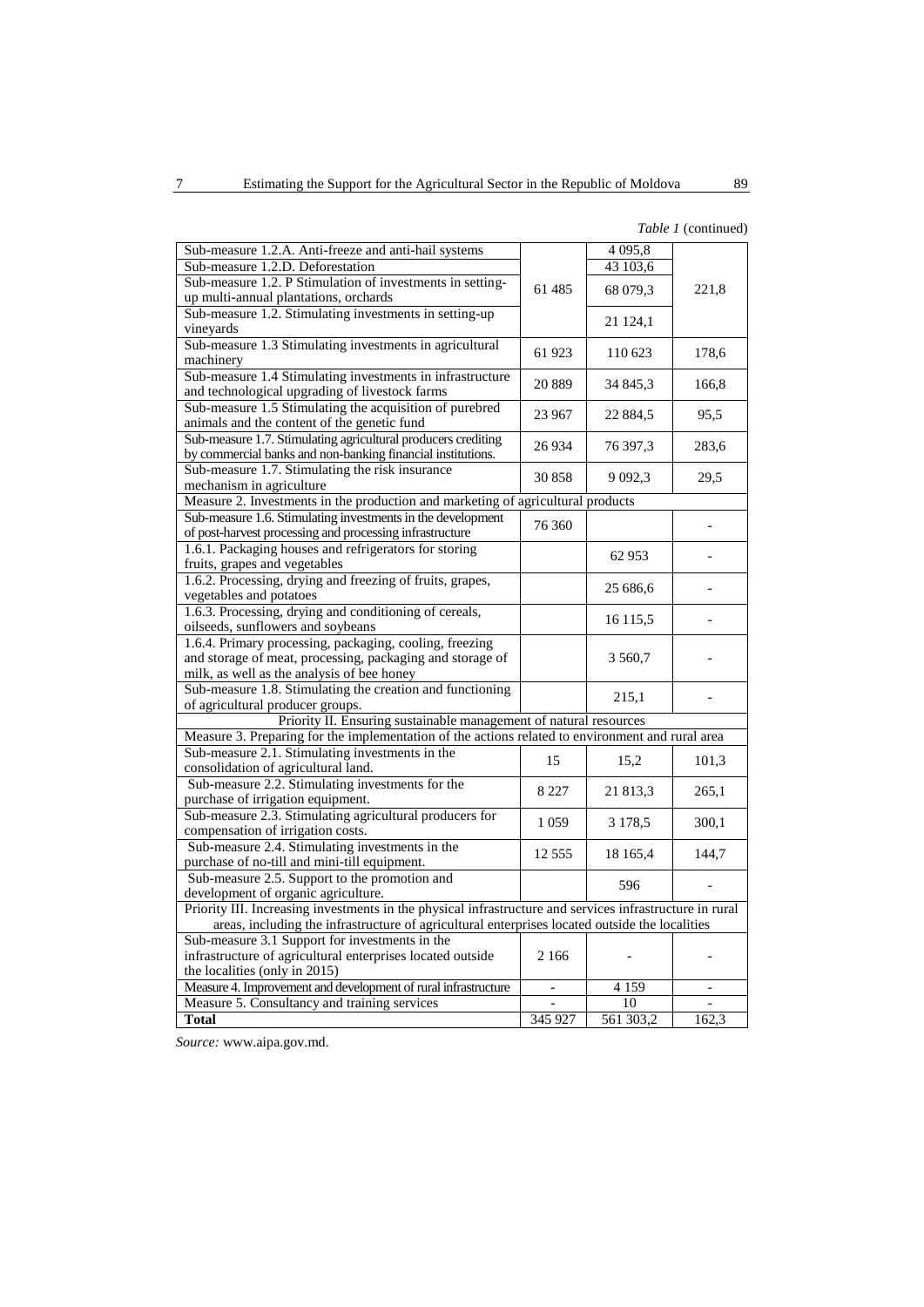### **4. CONCLUSIONS**

Agriculture is a key sector for the economic development in Moldova, however, the fiscal resources for its support are limited.

There are positive trends in the agri-food sector development in Moldova in recent years. However, this sector's vulnerability to natural, economic and trade hazards, remains very high.

The results of PSE estimations in Moldova suggest the following observations:

- The level of transfers to agricultural producers, measured by PSE, is low or negative (the farmers receive lower prices for their output as a result of the policy) during the whole period of study.
- Aggregate national MPS in Moldova is a combination of high level of support in poultry sub-sector and implicit taxation in the rest of the sector.

The low protection level of local markets, demonstrated by PSE indictors, indicates that continued integration with the world markets would be beneficial for producers. Low farm-gate prices open opportunities for competitiveness, on condition of improved value chains and continued investment in hard and soft infrastructure.

The high absolute value of national MPS indicates lack of price transmission between world and domestic markets and disintegration of the commodity value chains. Such disintegration is explained by both policy and non-policy factors.

The following policy actions are recommended to address the above-listed aspects.

- 1. Improving access to information both for market players and policy makers
- 2. Improvement of policy planning and execution, establishing a full cycle linking policy making, planning and budgeting:
- 3. Value chain development
- 4. Export promotion and international market integration.

#### **REFERENCES**

- 1. Anderson, K and Valdes, A., (2008), *Distortions to Agricultural Incentives in Latin America and the Caribbean*, Agricultural Distortions Working Paper 48575, Washington DC: World Bank.
- 2. Josling, T., (1973), *Agricultural Protection: Domestic Policy and International Trade*. C73/LIM/9, Rome: FAO.
- 3. Lucașenco, E., (2017), *Utilizarea metodologiei OECD în evaluarea sprijinului pentru sectorul*  agrar în Republica Moldova, materialele sesiunii științifice internaționale "Cercetări de economie agrară şi dezvoltare rurală", Bucureşti, p. 148–155.
- 4. Shik O., Stratan A., Ignat A., Lucasenco E., (2016), *Evaluation of Agricultural Support in the Republic of Moldova*, In: Agrarian Economy and Rural Development Realities and Perspectives for Romania, Bucharest, Romania, p. 30–36.
- 5. Volk T., Erjavec E., Rac I., Rednak M., (2015), *Exploring the Potential for Agricultural and Biomass Trade in the Commonwealth of Independent States. Policy Report*.
- 6. \*\*\* Anuarul statistic al Republicii Moldova, Biroul Național de Statistică, 2016.